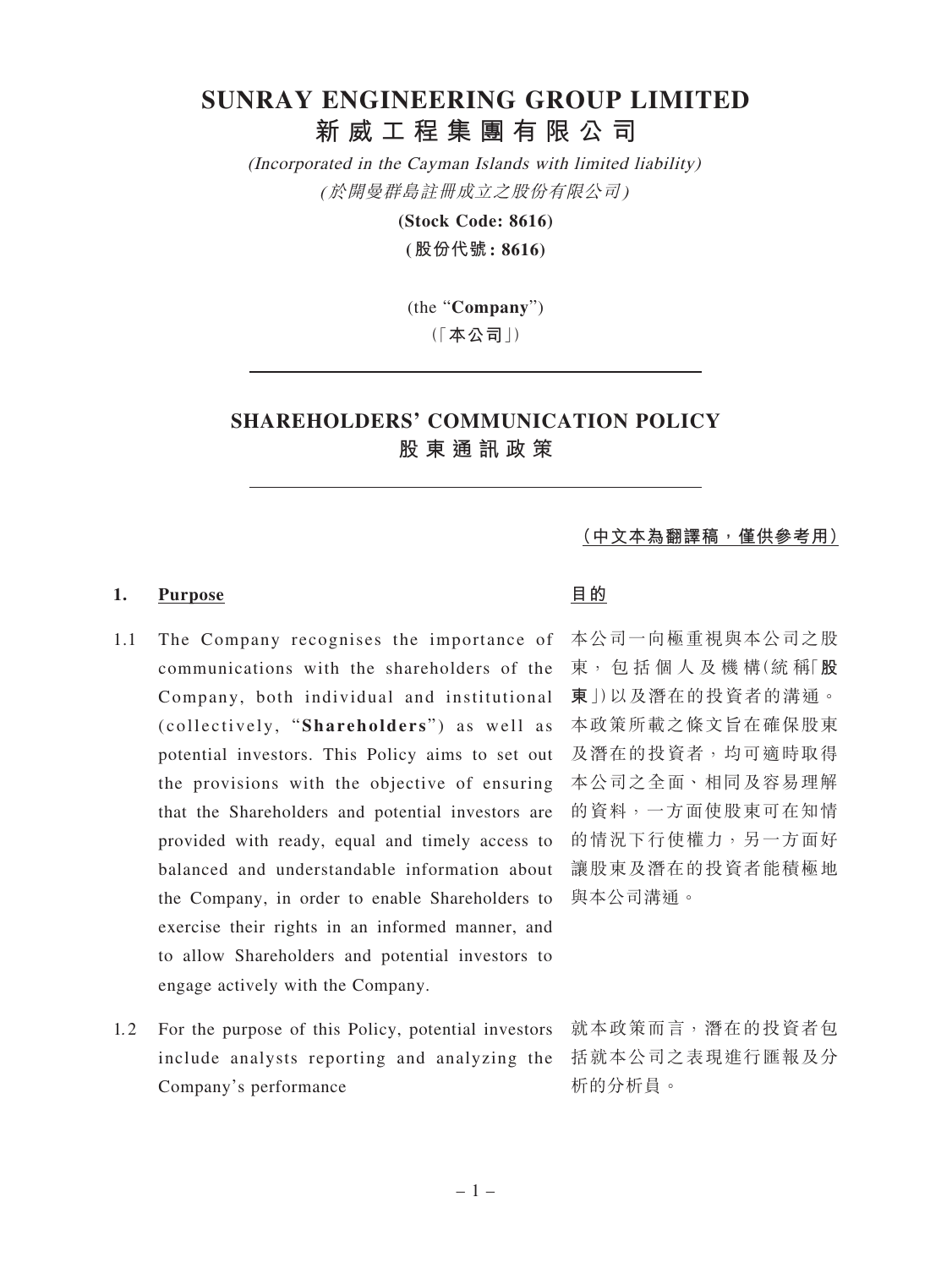### **2. General Policy 總體政策**

- 2.1 The Board of Directors of the Company (the "**Board**") shall maintain an on-going dialogue with Shareholders and potential investors, and will regularly review this Policy to ensure its effectiveness.
- 2.2 Information shall be communicated to Shareholders and potential investors mainly through the Company's financial reports (interim and annual reports), annual general meetings and other general meetings that may be convened, as well as by making available all the disclosures submitted to The Stock Exchange of Hong Kong Limited (the "**Stock Exchange**") and corporate communications on the HKEx website and the Company's website.
- 2.3 Effective and timely dissemination of information to Shareholders and potential investors shall be ensured at all times. Any question regarding this Policy shall be directed to the Company Secretary or Investor Relations Manager.

本 公 司 之 董 事 會(「**董事會** 」)持 續與股東及潛在的投資者保持對 話,並將定期審閱本政策以確保 成效。

本公司向股東及潛在的投資者傳 達資訊的主要管道為:本公司的 財務報告(中期報告及年報);股 東週年大會及其他可能召開的股 東大會;並將所有呈交予香港聯 合交易所有限公司(「**聯交所**」)的 披露資料,以及公司通訊登載於 香港交易所及本公司之網站。

本公司時刻確保有效及適時向股 東及潛在的投資者傳達資訊。如 對本政策有任何疑問,可向公司 秘書或投資者關係部經理提出。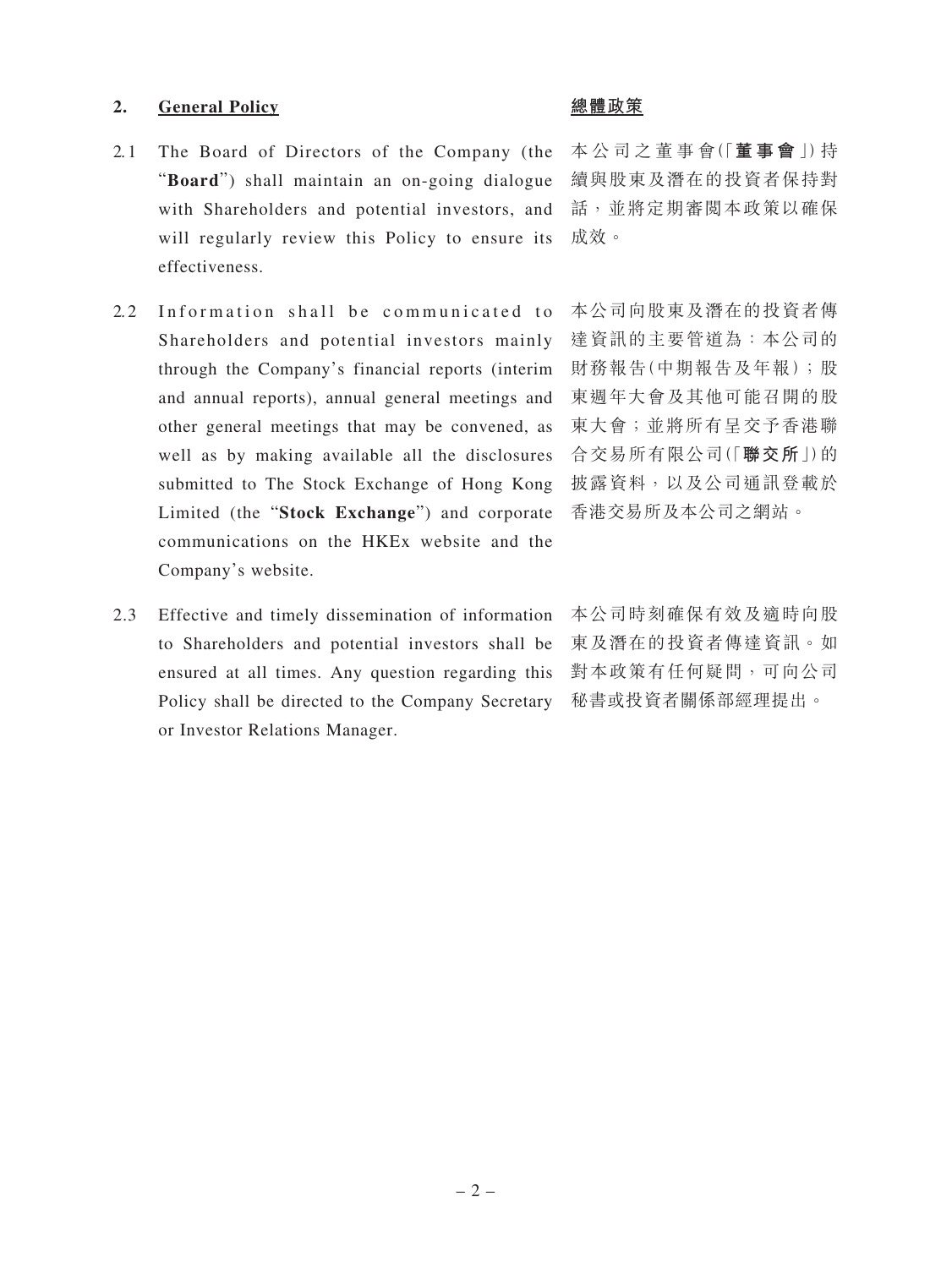### **3. Communication Channels 通訊途徑**

- 3.1 Despatch of printed copies of corporate communications (including but not limited to annual reports, interim reports, notices of meetings, circulars and proxy forms) to Shareholders under The Rules Governing the Listing of Securities on GEM of the Stock Exchange (the "**GEM Listing Rules**"), and Shareholders can choose (or are deemed to have consented) to receive such documents by electronic means through the Company's website.
- 3.2 Annual General Meeting provides a forum for Shareholders face-to-face to raise questions and comments and exchange their views with the Board.
- 3.3 Via the Company's website at www.sunray.com.hk to obtain updated and key information on the major developments of the Company and its subsidiaries (collectively, "**Group**"). Information, such as financial statements, results announcements, circulars, notices of general meetings and all announcements, released by the Company to the HKEx website at www.hkex.com.hk is also posted on the Company's website immediately thereafter.
- 3.4 The Company's Hong Kong branch share registrar deals with Shareholders on the shareholdings, share registration and related matters.
- 3.5 A dedicated Investor Relations section is available on the Company's website at www.sunray.com.hk. Information on the Company's website is updated on a regular basis.

按聯交所GEM證券上市規則 (「**GEM上巿規則**」)規定,寄發公 司通訊(其中包括但不限於年報、 中期報告、會議通告、通函及代 表委任表格)印刷本予股東,及股 東可選擇(或被視為已同意)以電 子方式透過本公司網站收取該等 檔。

股東週年大會提供平台讓股東能 面對面向董事會提出問題、發表 建議及交換意見。

透過本公司之網站www.sunray. com.hk取得本公司及其附屬公司 (統稱「**本集團**」)重大發展項目之 最新及重要資訊。有關資訊(包括 財務報表,業績公告,通函,會 議通告及所有公告)經由本公司 發放於香港交易所之網站www. hkex.com.hk及其後即時登載於本 公司之網站。

本公司之香港股份登記過戶分 處,為股東處理其股權、股份登 記及相關事宜。

本公司之網站www.sunray.com. hk專設「投資者關係」欄目。本公 司網站登載的本公司資料將定期 更新。